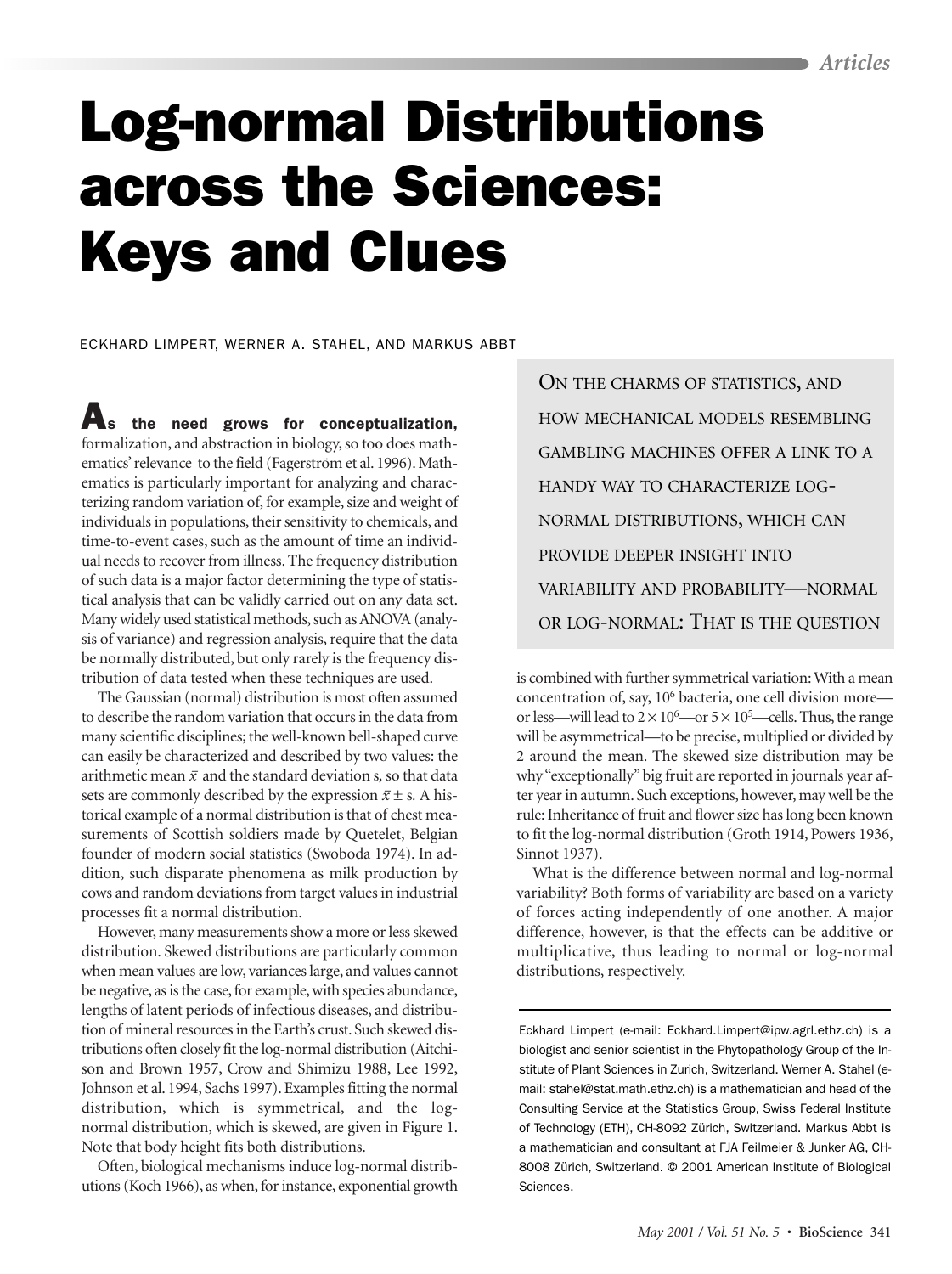

*Figure 1. Examples of normal and log-normal distributions. While the distribution of the heights of 1052 women (a, in inches; Snedecor and Cochran 1989) fits the normal distribution, with a goodness of fit p value of 0.75, that of the content of hydroxymethylfurfurol (HMF, mg·kg–1) in 1573 honey samples (b; Renner 1970) fits the log-normal (***p** *= 0.41) but not the normal (***p** *= 0.0000). Interestingly, the distribution of the heights of women fits the log-normal distribution equally well (* $p = 0.74$ *).* 

Some basic principles of additive and multiplicative effects can easily be demonstrated with the help of two ordinary dice with sides numbered from 1 to 6. Adding the two numbers, which is the principle of most games, leads to values from 2 to 12, with a mean of 7, and a symmetrical frequency distribution. The total range can be described as 7 plus or minus 5 (that is,  $7 \pm 5$ ) where, in this case, 5 is not the standard deviation. Multiplying the two numbers, however, leads to values between 1 and 36 with a highly skewed distribution. The total variability can be described as 6 multiplied or divided by 6 (or  $6 \times 6$ ). In this case, the symmetry has moved to the multiplicative level.

Although these examples are neither normal nor lognormal distributions, they do clearly indicate that additive and multiplicative effects give rise to different distributions. Thus, we cannot describe both types of distribution in the same way. Unfortunately, however, common belief has it that quantitative variability is generally bell shaped and symmetrical. The current practice in science is to use symmetrical bars in graphs to indicate standard deviations or errors, and the sign  $\pm$  to summarize data, even though the data or the underlying principles may suggest skewed distributions (Factor et al. 2000, Keesing 2000, Le Naour et al. 2000, Rhew et al. 2000). In a number of cases the variability is clearly asymmetrical because subtracting three standard deviations from the mean produces negative values, as in the example  $100 \pm 50$ . Moreover, the example of the dice shows that the established way to characterize symmetrical, additive variability with the sign  $\pm$  (plus or minus) has its equivalent in the handy sign  $\frac{\gamma}{t}$  (times or divided by), which will be discussed further below.

Log-normal distributions are usually characterized in terms of the log-transformed variable, using as parameters the expected value, or mean, of its distribution, and the standard deviation. This characterization can be advantageous as, by definition, log-normal distributions are symmetrical again at the log level.

Unfortunately, the widespread aversion to statistics becomes even more pronounced as soon as logarithms are involved. This may be the major reason that log-normal distributions are so little understood in general, which leads to frequent misunderstandings and errors. Plotting the data can help, but graphs are difficult to communicate orally. In short, current ways of handling log-normal distributions are often unwieldy.

To get an idea of a sample, most people prefer to think in terms of the original rather than the log-transformed data. This conception is indeed feasible and advisable for log-normal data, too, because the familiar properties of the normal distribution have their analogies in the log-normal distribution. To improve comprehension of log-normal distributions, to encourage

their proper use, and to show their importance in life, we present a novel physical model for generating log-normal distributions, thus filling a 100-year-old gap. We also demonstrate the evolution and use of parameters allowing characterization of the data at the original scale. Moreover, we compare log-normal distributions from a variety of branches of science to elucidate patterns of variability, thereby reemphasizing the importance of lognormal distributions in life.

## *A physical model demonstrating the genesis of log-normal distributions*

There was reason for Galton (1889) to complain about colleagues who were interested only in averages and ignored random variability. In his thinking, variability was even part of the "charms of statistics." Consequently, he presented a simple physical model to give a clear visualization of binomial and, finally, normal variability and its derivation.

Figure 2a shows a further development of this "Galton board," in which particles fall down a board and are deviated at decision points (the tips of the triangular obstacles) either left or right with equal probability. (Galton used simple nails instead of the isosceles triangles shown here, so his invention resembles a pinball machine or the Japanese game Pachinko.) The normal distribution created by the board reflects the cumulative additive effects of the sequence of decision points.

A particle leaving the funnel at the top meets the tip of the first obstacle and is deviated to the left or right by a distance c with equal probability. It then meets the corresponding triangle in the second row, and is again deviated in the same manner, and so forth. The deviation of the particle from one row to the next is a realization of a random variable with possible values +c and –c, and with equal probability for both of them. Finally, after passing *r* rows of triangles, the particle falls into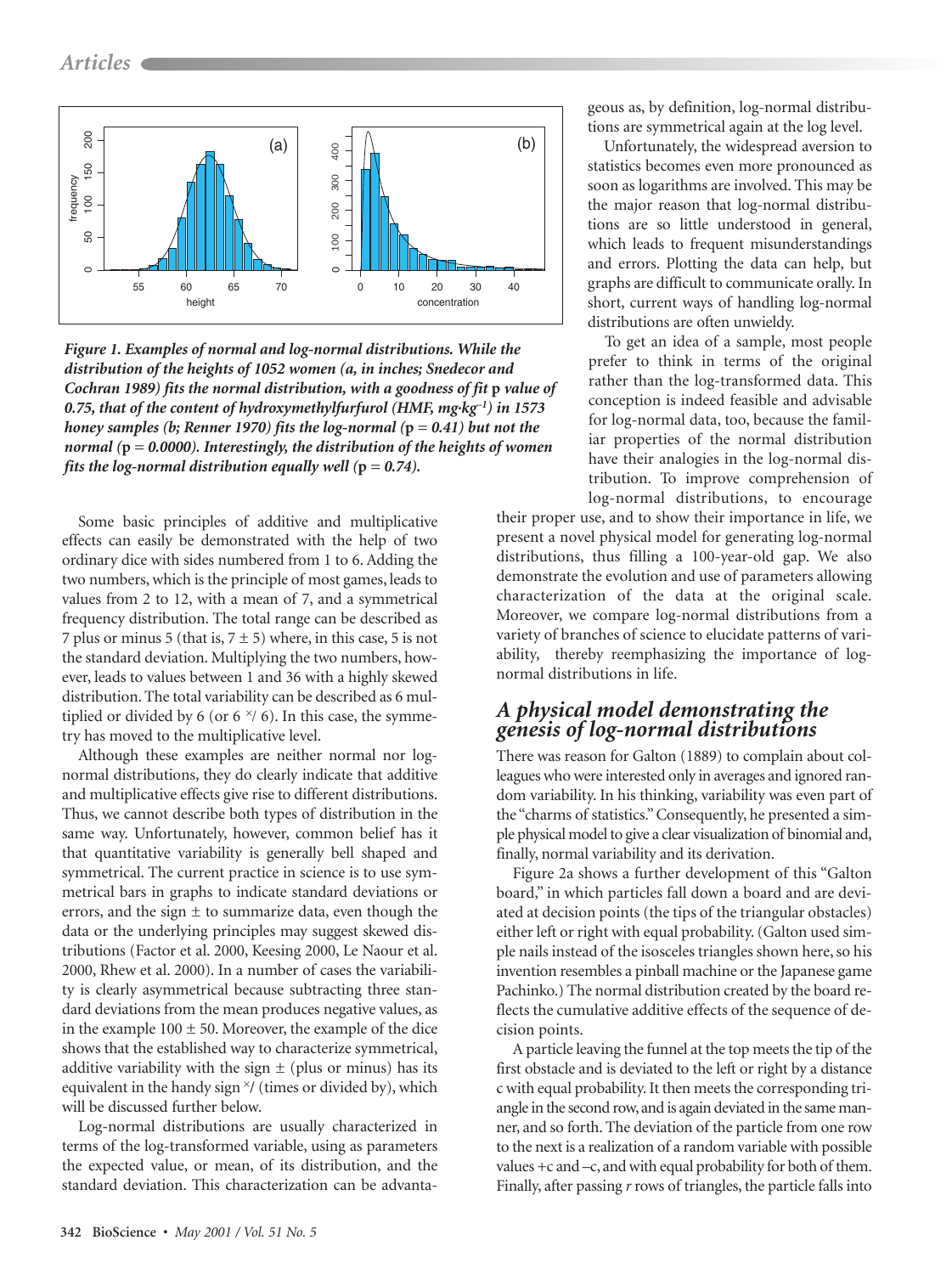

*Figure 2. Physical models demonstrating the genesis of normal and log-normal distributions. Particles fall from a funnel onto tips of triangles, where they are deviated to the left or to the right with equal probability (0.5) and finally fall into receptacles. The medians of the distributions remain below the entry points of the particles. If the tip of a triangle is at distance* **x** *from the left edge of the board, triangle tips to the right and to the left below it are placed at* **x** *+ c and* **x** *– c for the normal distribution (panel a), and* **x** *· c*′ *and* **x** */ c*′ *for the log-normal (panel b, patent pending), c and c*′ *being constants. The distributions are generated by many small random effects (according to the central limit theorem) that are additive for the normal distribution and multiplicative for the log-normal. We therefore suggest the alternative name multiplicative normal distribution for the latter.*

one of the  $r + 1$  receptacles at the bottom. The probabilities of ending up in these receptacles, numbered 0, 1,...,*r*, follow a binomial law with parameters  $r$  and  $p = 0.5$ . When many particles have made their way through the obstacles, the height of the particles piled up in the several receptacles will be approximately proportional to the binomial probabilities.

For a large number of rows, the probabilities approach a normal density function according to the central limit theorem. In its simplest form, this mathematical law states that the sum of many (*r*) independent, identically distributed random variables is, in the limit as *r*→∞, normally distributed. Therefore, a Galton board with many rows of obstacles shows normal density as the expected height of particle piles in the receptacles, and its mechanism captures the idea of a sum of *r* independent random variables.

Figure 2b shows how Galton's construction was modified to describe the distribution of a product of such variables, which ultimately leads to a log-normal distribution. To this aim, scalene triangles are needed (although they appear to be isosceles in the figure), with the longer side to the right. Let the distance from the left edge of the board to the tip of the first obstacle below the funnel be  $x<sub>m</sub>$ . The lower corners of the

first triangle are at  $x_m \cdot c$  and  $x_m/c$  (ignoring the gap necessary to allow the particles to pass between the obstacles). Therefore, the particle meets the tip of a triangle in the next row at  $X = x_m \cdot c$ , or  $X = x_m / c$ , with equal probabilities for both values. In the second and following rows, the triangles with the tip at distance *x* from the left edge have lower corners at  $x \cdot c$  and  $x/c$  (up to the gap width). Thus, the horizontal position of a particle is multiplied in each row by a random variable with equal probabilities for its two possible values c and  $1/c$ .

Once again, the probabilities of particles falling into any receptacle follow the same binomial law as in Galton's device, but because the receptacles on the right are wider than those on the left, the height of accumulated particles is a "histogram" skewed to the left. For a large number of rows, the heights approach a log-normal distribution. This follows from the multiplicative version of the central limit theorem, which proves that the product of many independent, identically distributed, positive random variables has approximately a log-normal distribution. Computer implementations of the models shown in Figure 2 also are available at the Web site *http://stat.ethz.ch/vis/log-normal* (Gut et al. 2000).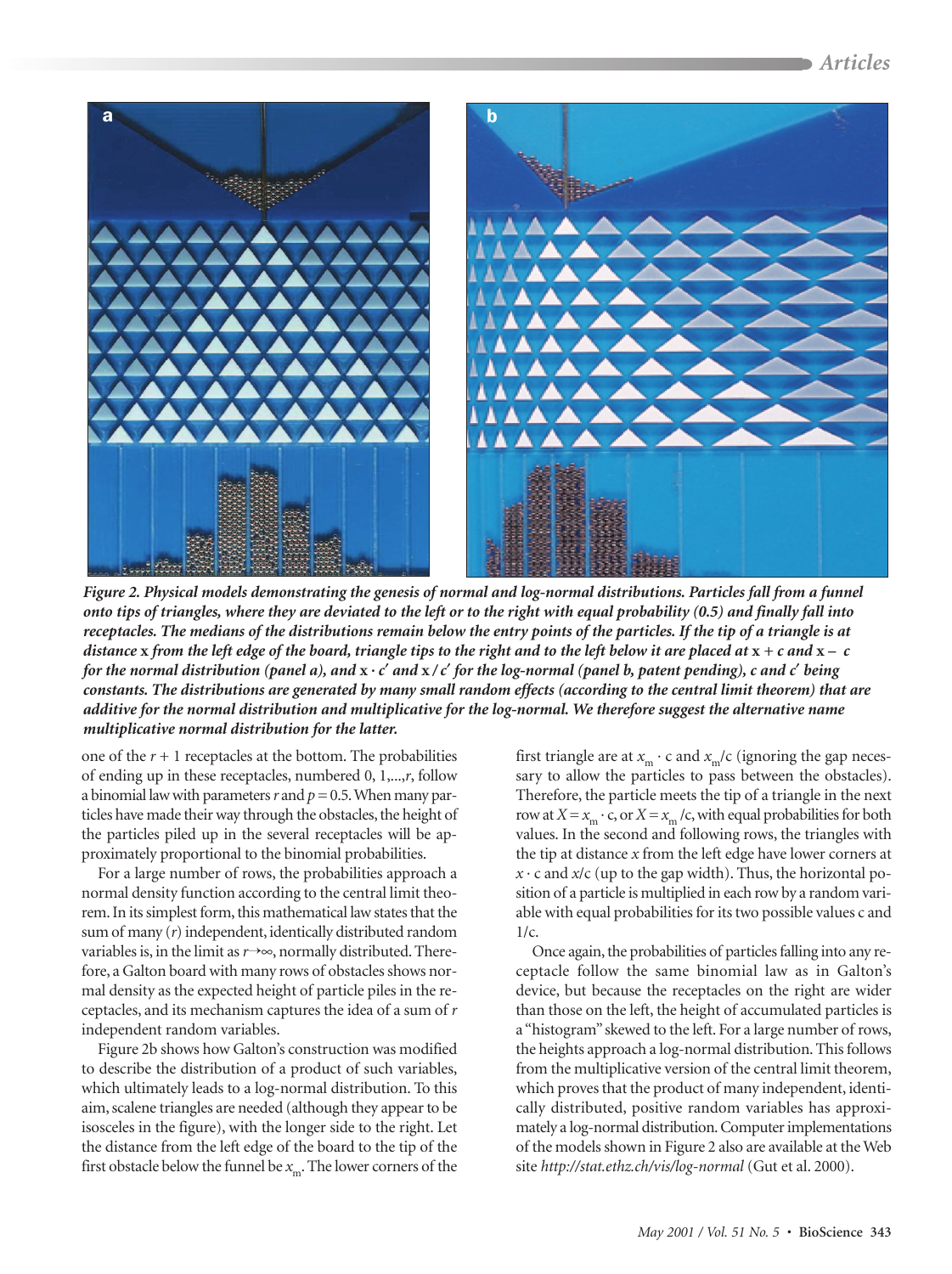

*Figure 3. A log-normal distribution with original scale (a) and with logarithmic scale (b). Areas under the curve, from the median to both sides, correspond to one and*

J. C. Kapteyn designed the direct predecessor of the lognormal machine (Kapteyn 1903, Aitchison and Brown 1957). For that machine, isosceles triangles were used instead of the skewed shape described here. Because the triangles' width is proportional to their horizontal position, this model also leads to a log-normal distribution. However, the isosceles triangles with increasingly wide sides to the right of the entry point have a hidden logical disadvantage: The median of the particle flow shifts to the left. In contrast, there is no such shift and the median remains below the entry point of the particles in the log-normal board presented here (which was designed by author E. L.). Moreover, the isosceles triangles in



*Figure 4. Density functions of selected log-normal distributions compared with a normal distribution. Log-normal distributions* Λ(**µ**∗, σ∗) *shown for five values of multiplicative standard deviation,* **s\****, are compared with the normal distribution (100 ± 20, shaded). The* σ∗ *values cover most of the range evident in Table 2. While the median µ*∗ *is the same for all densities, the modes approach zero with increasing shape parameters* σ∗*. A change in µ*∗ *affects the scaling in horizontal and vertical*

the Kapteyn board create additive effects at each decision point, in contrast to the multiplicative, log-normal effects apparent in Figure 2b.

Consequently, the log-normal board presented here is a physical representation of the multiplicative central limit theorem in probability theory.

## *Basic properties of lognormal distributions*

The basic properties of log-normal distribution were established long ago (Weber 1834, Fechner 1860, 1897, Galton 1879, McAlister 1879, Gibrat 1931, Gaddum 1945), and it is not difficult to characterize log-normal distributions

mathematically.A random variable *X*is said to be log-normally distributed if log(*X*) is normally distributed (see the box on the facing page). Only positive values are possible for the variable, and the distribution is skewed to the left (Figure 3a).

Two parameters are needed to specify a log-normal distribution. Traditionally, the mean  $\mu$  and the standard deviation  $\sigma$  (or the variance  $\sigma^2$ ) of log(*X*) are used (Figure 3b). However, there are clear advantages to using "back-transformed" values (the values are in terms of *x*, the measured data): (1)  $\mu^* := e^{\mu}, \sigma^* := e^{\sigma}.$ 

We then use  $X \sim \Lambda(\mu^*, \sigma^*)$  as a mathematical expression meaning that *X* is distributed according to the log-normal law

with median µ\* and multiplicative standard deviation σ∗.

The median of this log-normal distribution is med(*X*) =  $\mu$ <sup>\*</sup> =  $e^{\mu}$ , since  $\mu$ is the median of  $log(X)$ . Thus, the probability that the value of *X* is greater than  $\mu$ <sup>\*</sup> is 0.5, as is the probability that the value is less than  $\mu$ ∗. The parameter σ∗, which we call multiplicative standard deviation, determines the shape of the distribution. Figure 4 shows density curves for some selected values of  $\sigma^*$ . Note that  $\mu^*$  is a scale parameter; hence, if *X* is expressed in different units (or multiplied by a constant for other reasons), then µ∗ changes accordingly but  $\sigma^*$  remains the same.

Distributions are commonly characterized by their expected value  $\mu$  and standard deviation  $\sigma$ . In applications for which the log-normal distribution adequately describes the data, these parameters are usually less easy to interpret than the median µ∗ (McAlister 1879) and the shape parameter  $\sigma^*$ . It is worth noting that  $\sigma^*$  is related to the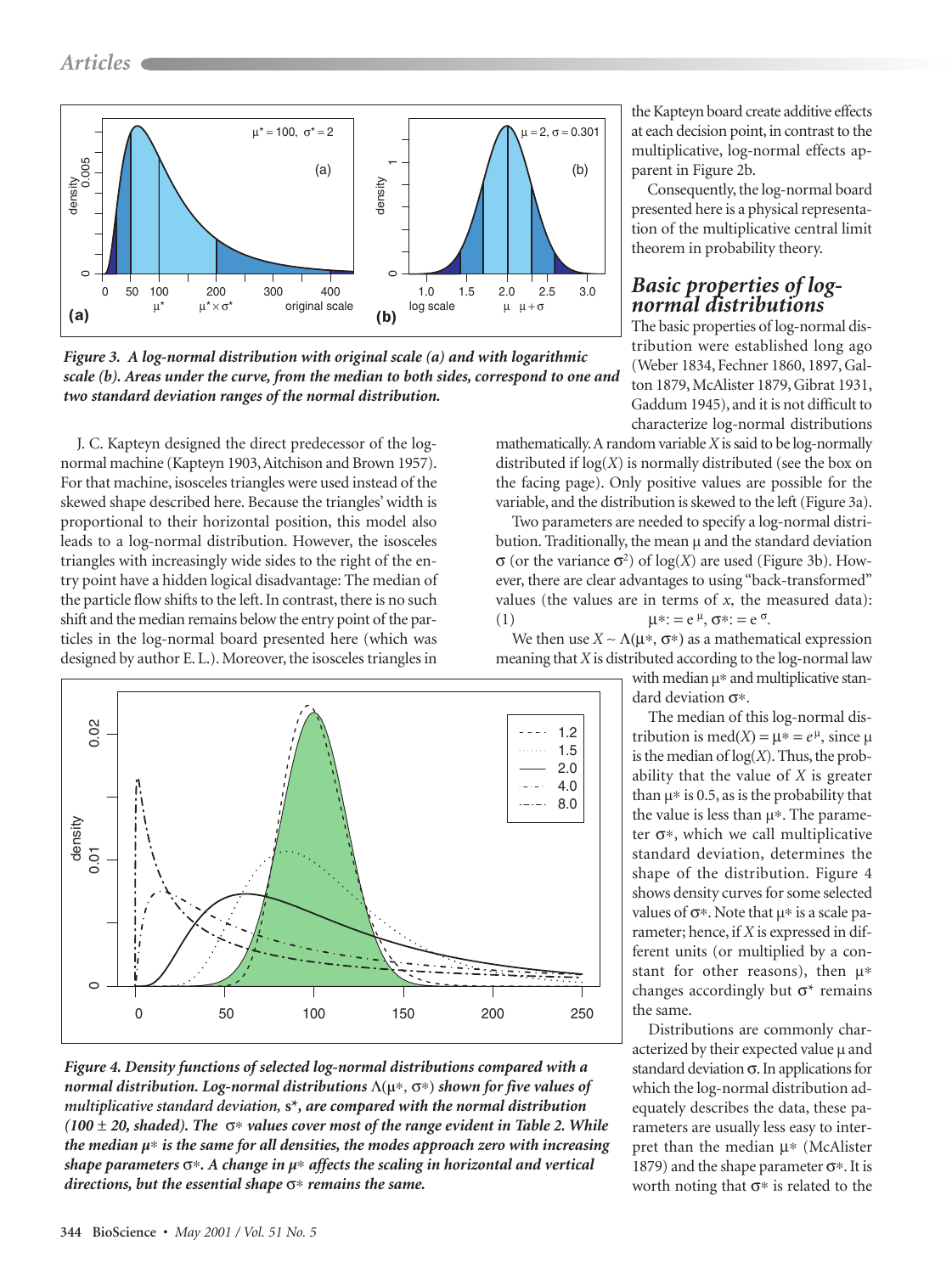coefficient of variation by a monotonic, increasing transformation (see the box below, eq. 2).

For normally distributed data, the interval  $\mu \pm \sigma$  covers a probability of 68.3%, while  $\mu \pm 2\sigma$  covers 95.5% (Table 1). The corresponding statements for log-normal quantities are

[μ\*/σ\*, μ\* ⋅ σ\*] = μ\* <sup>*x*</sup>/ σ\* (contains 68.3%) and

 $[\mu*/(\sigma*)^2, \mu* \cdot (\sigma*)^2] = \mu* \sqrt[x]{(\sigma*)^2}$  (contains 95.5%).

This characterization shows that the operations of multiplying and dividing, which we denote with the sign  $\frac{\lambda}{\lambda}$ (times/divide), help to determine useful intervals for lognormal distributions (Figure 3), in the same way that the operations of adding and subtracting  $(\pm$ , or plus/minus) do for normal distributions. Table 1 summarizes and compares some properties of normal and log-normal distributions.

The sum of several independent normal variables is itself a normal random variable. For quantities with a log-normal distribution, however, multiplication is the relevant operation for combining them in most applications; for example, the product of concentrations determines the speed of a simple

chemical reaction. The product of independent log-normal quantities also follows a log-normal distribution. The median of this product is the product of the medians of its factors. The formula for  $\sigma$ \* of the product is given in the box below (eq. 3).

For a log-normal distribution, the most precise (i.e., asymptotically most efficient) method for estimating the parameters  $\mu^*$  and  $\sigma^*$  relies on log transformation. The mean and empirical standard deviation of the logarithms of the data are calculated and then back-transformed, as in equation 1. These estimators are called  $\bar{x}$ <sup>\*</sup> and s<sup>\*</sup>, where  $\bar{x}$ <sup>\*</sup> is the geometric mean of the data (McAlister 1879; eq. 4 in the box below). More robust but less efficient estimates can be obtained from the median and the quartiles of the data, as described in the box below.

As noted previously, it is not uncommon for data with a log-normal distribution to be characterized in the literature by the arithmetic mean  $\bar{x}$  and the standard deviation s of a sample, but it is still possible to obtain estimates for  $\mu^*$  and

#### *Definition and properties of the log-normal distribution*

A random variable *X* is log-normally distributed if log(*X*) has a normal distribution. Usually, natural logarithms are used, but other bases would lead to the same family of distributions, with rescaled parameters. The probability density function of such a random variable has the form

$$
f(x) = \frac{1}{x \cdot \sigma \sqrt{2\pi}} \exp\left(-\frac{1}{2\sigma^2} (\log(x) - \mu)^2\right)
$$

A shift parameter can be included to define a three-parameter family. This may be adequate if the data cannot be smaller than a certain bound different from zero (cf. Aitchison and Brown 1957, page 14). The mean and variance are  $\exp(\mu + \sigma/2)$  and  $(\exp(\sigma^2) - 1)\exp(2\mu + \sigma^2)$ , respectively, and therefore, the coefficient of variation is

$$
(2) \t\t cv = (exp(\sigma^2))
$$

which is a function in  $\sigma$  only.

The product of two independent log-normally distributed random variables has the shape parameter

(3) 
$$
\sigma^*(X_1 \cdot X_2) = \exp\left(\left[\left[\log \sigma^*(X_1)\right]^2 + \left[\log \sigma^*(X_2)\right]^2\right]^{1/2}\right)
$$

since the variances at the log-transformed variables add.

Estimation: The asymptotically most efficient (maximum likelihood) estimators are

(4) 
$$
\overline{x}^* = \exp\left(\frac{1}{n}\sum_{i=1}^n \log(x_i)\right) = \left(\prod_{i=1}^n x_i\right)^{\frac{1}{n}}
$$

$$
s^* = \exp\left(\left[\frac{1}{n-1}\sum_{i=1}^n \left[\log(\frac{x_i}{\bar{x}})\right]^2\right]^{\frac{1}{2}}\right).
$$

The quartiles q1 and q2 lead to a more robust estimate (q1/q2)<sup>c</sup> for s<sup>\*</sup>, where 1/c = 1.349 =  $2 \cdot \Phi^{-1}$  (0.75),  $\Phi^{-1}$  denoting the inverse standard normal distribution function. If the mean  $\bar{x}$  and the standard deviation s of a sample are available, i.e. the data is summarized in the form  $\bar{x} \pm s$ , the parameters  $\mu^*$  and  $s^*$  can be estimated from them by using  $\bar{x}/\sqrt{\omega}$  and  $\exp(\sqrt{\log(\omega)},$ rized in the form  $\bar{x} \pm s$ , the parameters  $\mu^*$  and  $s^*$  can be estimated from them by using  $\bar{x}/\sqrt{\omega}$  and  $\exp(\sqrt{\log(\omega)})$ ,<br>respectively, with  $\omega = 1 + (s/\bar{x})^2 = 1 + cv^2$  cv = coefficient of variation. Thus, this estimate o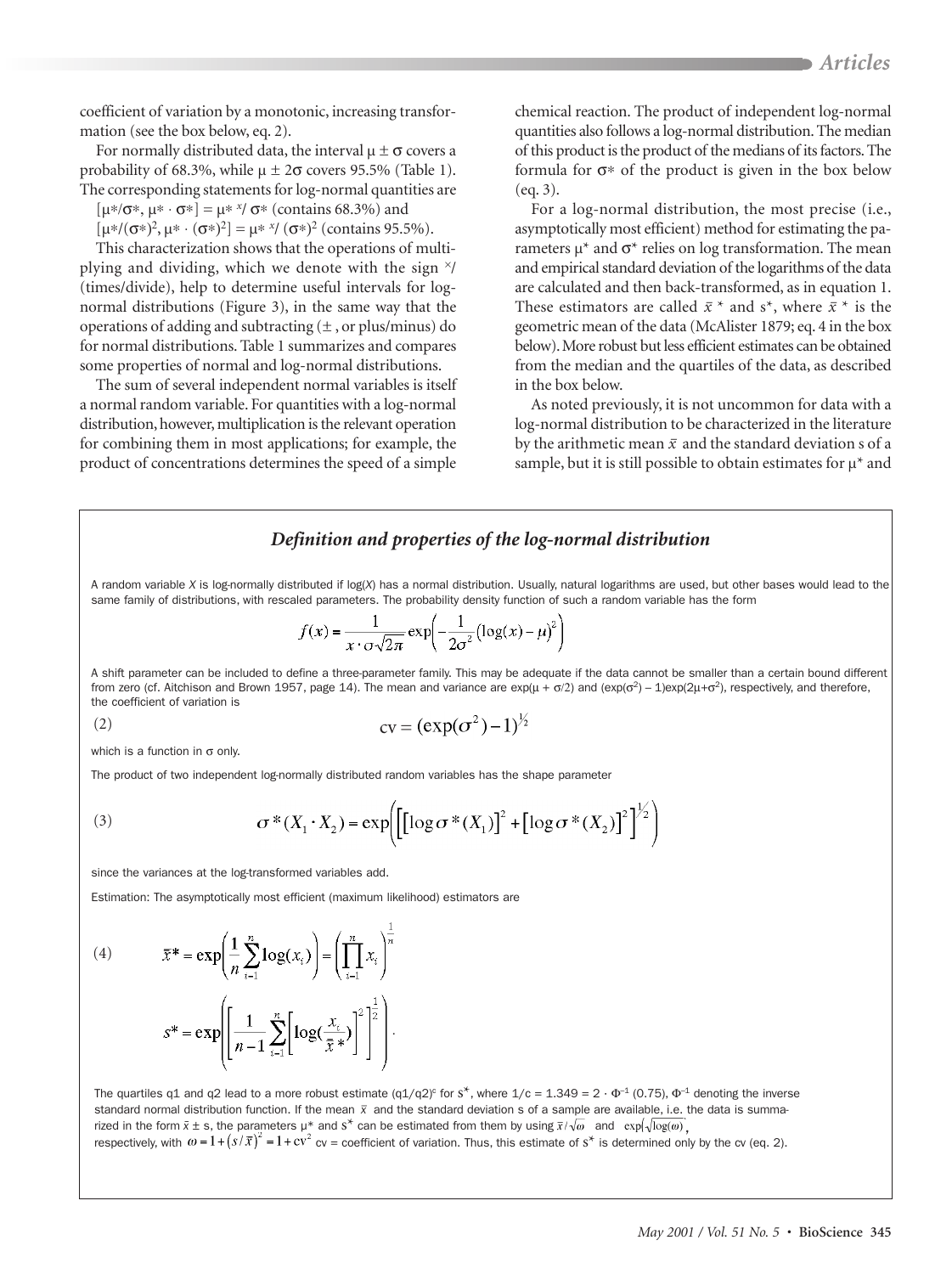| <b>Property</b>                  | <b>Normal distribution</b><br>(Gaussian, or additive<br>normal, distribution) | Log-normal distribution<br>(Multiplicative<br>normal distribution) |
|----------------------------------|-------------------------------------------------------------------------------|--------------------------------------------------------------------|
| Effects (central limit theorem)  | Additive                                                                      | Multiplicative                                                     |
| Shape of distribution<br>Models  | Symmetrical                                                                   | Skewed                                                             |
| Triangle shape                   | <b>Isosceles</b>                                                              | Scalene                                                            |
| Effects at each decision point x | $x \pm c$                                                                     | $x \times / c'$                                                    |
| Characterization                 |                                                                               |                                                                    |
| Mean                             | $\bar{x}$ , Arithmetic                                                        | $\bar{x}$ <sup>*</sup> , Geometric                                 |
| Standard deviation               | s, Additive                                                                   | s*, Multiplicative                                                 |
| Measure of dispersion            | $cv = s/\bar{x}$                                                              | $s^*$                                                              |
| Interval of confidence           |                                                                               |                                                                    |
| 68.3%                            | $\bar{x} \pm s$                                                               | $\bar{x}$ * $\bar{x}$ / s <sup>*</sup>                             |
| 95.5%                            | $\bar{x} \pm 2s$                                                              | $\bar{x}$ * $\frac{x}{3}$ (s*) <sup>2</sup>                        |
| 99.7%                            | $\bar{x} \pm 3s$                                                              | $\bar{x}$ * $\frac{x}{3}$ (s*) <sup>3</sup>                        |

σ\* (see the box on page 345). For example, Stehmann and De Waard (1996) describe their data as log-normal, with the arithmetic mean  $\bar{x}$  and standard deviation s as  $4.1 \pm 3.7$ . Taking the log-normal nature of the distribution into account, the probability of the corresponding  $\bar{x} \pm s$  interval (0.4 to 7.8) turns out to be 88.4% instead of 68.3%. Moreover, 65% of the population are below the mean and almost exclusively within only one standard deviation. In contrast, the proposed characterization, which uses the geometric mean  $\bar{x}^*$  and the multiplicative standard deviation s<sup>\*</sup>, reads 3.0 x / 2.2 (1.36 to 6.6). This interval covers approximately 68% of the data and thus is more appropriate than the other interval for the skewed data.

## *Comparing log-normal distributions across the sciences*

Examples of log-normal distributions from various branches of science reveal interesting patterns (Table 2). In general, values of s\* vary between 1.1 and 33, with most in the range of approximately 1.4 to 3. The shapes of such distributions are apparent by comparison with selected instances shown in Figure 4.

*Geology and mining.* In the Earth's crust, the concentration of elements and their radioactivity usually follow a lognormal distribution. In geology, values of s\* in 27 examples varied from 1.17 to 5.6 (Razumovsky 1940, Ahrens 1954, Malanca et al. 1996); nine other examples are given in Table 2. A closer look at extensive data from different reefs (Krige 1966) indicates that values of  $s^*$  for gold and uranium increase in concert with the size of the region considered.

*Human medicine.* A variety of examples from medicine fit the log-normal distribution. Latent periods (time from infection to first symptoms) of infectious diseases have often been shown to be log-normally distributed (Sartwell 1950, 1952, 1966, Kondo 1977); approximately 70% of 86 examples reviewed by Kondo (1977) appear to be log-normal. Sartwell (1950, 1952, 1966) documents 37 cases fitting the log-normal distribution. A particularly impressive one is that of 5914 soldiers inoculated on the same day with the same batch of faulty vaccine, 1005 of whom developed serum hepatitis.

Interestingly, despite considerable differences in the median  $\bar{x}$ <sup>\*</sup> of latency periods of various diseases (ranging from 2.3 hours to several months; Table 2), the majority of  $s^*$  values were close to 1.5. It might be worth trying to account for the similarities and dissimilarities in s\*. For instance, the small s\* value of 1.24 in the example of the

Scottish soldiers may be due to limited variability within this rather homogeneous group of people. Survival time after diagnosis of four types of cancer is, compared with latent periods of infectious diseases, much more variable, with s\* values between 2.5 and 3.2 (Boag 1949, Feinleib and McMahon 1960). It would be interesting to see whether  $\bar{x}^*$  and  $s^*$  values have changed in accord with the changes in diagnosis and treatment of cancer in the last half century. The age of onset of Alzheimer's disease can be characterized with the geometric mean  $\bar{x}^*$  of 60 years and s<sup>\*</sup> of 1.16 (Horner 1987).

*Environment.* The distribution of particles, chemicals, and organisms in the environment is often log-normal. For example, the amounts of rain falling from seeded and unseeded clouds differed significantly (Biondini 1976), and again s\* values were similar (seeding itself accounts for the greater variation with seeded clouds). The parameters for the content of hydroxymethylfurfurol in honey (see Figure 1b) show that the distribution of the chemical in 1573 samples can be described adequately with just the two values. Ott (1978) presented data on the Pollutant Standard Index, a measure of air quality. Data were collected for eight US cities; the extremes of *¯x* \* and s\* were found in Los Angeles, Houston, and Seattle, allowing interesting comparisons.

*Atmospheric sciences and aerobiology.*Another component of air quality is its content of microorganisms, which was—not surprisingly—much higher and less variable in the air of Marseille than in that of an island (Di Giorgio et al. 1996). The atmosphere is a major part of life support systems, and many atmospheric physical and chemical properties follow a log-normal distribution law. Among other examples are size distributions of aerosols and clouds and parameters of turbulent processes. In the context of turbulence, the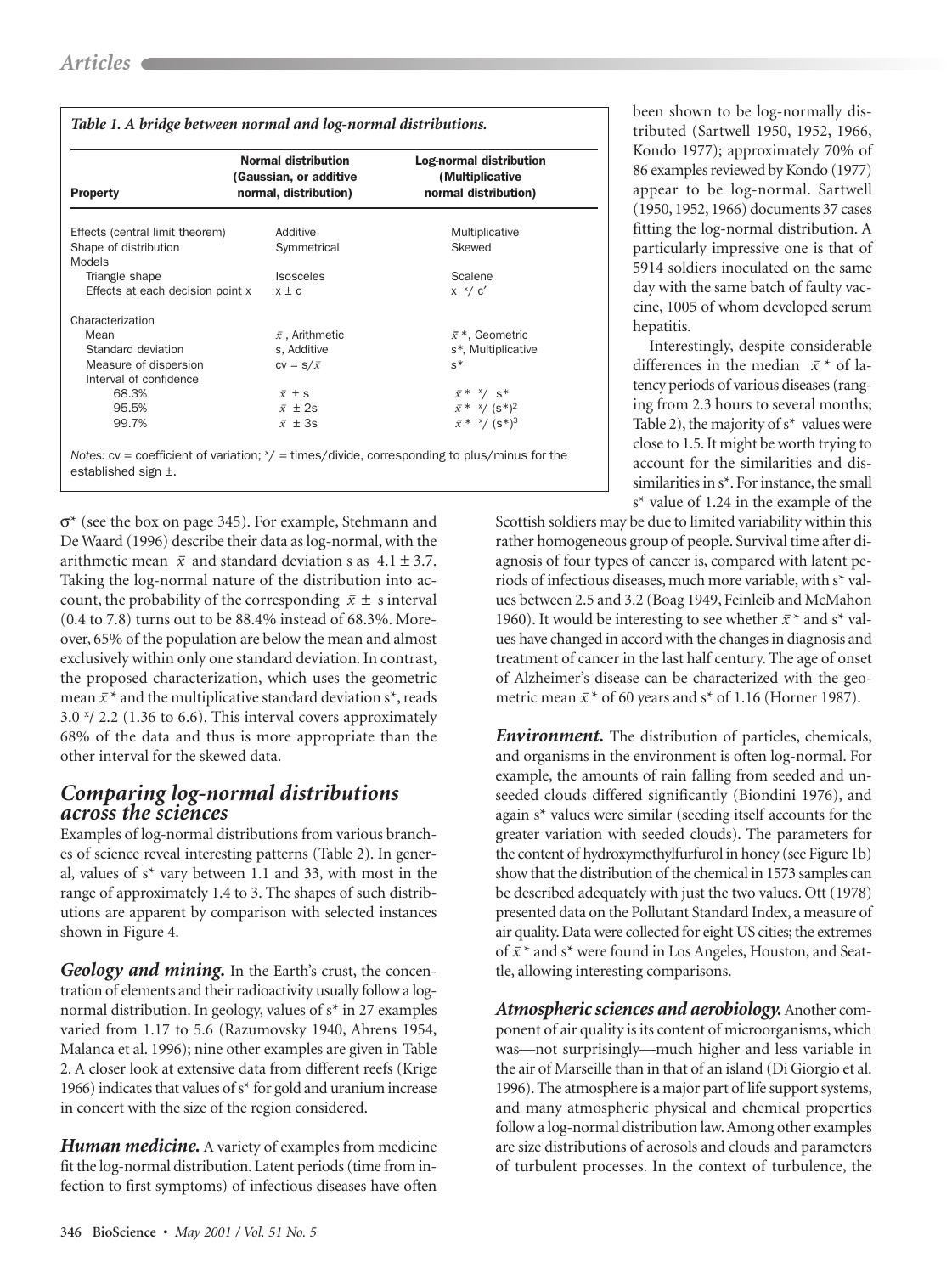*Table 2. Comparing log-normal distributions across the sciences in terms of the original data. ¯x* <sup>∗</sup> *is an estimator of the median of the distribution, usually the geometric mean of the observed data, and* **s\*** *estimates the multiplicative standard deviation, the shape parameter of the distribution; 68% of the data are within the range of ¯x* <sup>∗</sup>**<sup>x</sup>** */* s\**, and 95% within ¯x* <sup>∗</sup>**<sup>x</sup>** */ (***s\****)***<sup>2</sup> .***In general, values of* **s\*** *and some of ¯x* <sup>∗</sup> *were obtained by transformation from the parameters given in the literature (cf. Table 3). The goodness of fit was tested either by the original authors or by us.*

| <b>Discipline and type</b>              |                                                                  |              |                                                                    |                      |                                                        |
|-----------------------------------------|------------------------------------------------------------------|--------------|--------------------------------------------------------------------|----------------------|--------------------------------------------------------|
| of measurement                          | <b>Example</b>                                                   | n            | $\bar{x}$ *                                                        | $\mathbf{s}^{\star}$ | <b>Reference</b>                                       |
|                                         |                                                                  |              |                                                                    |                      |                                                        |
| <b>Geology and mining</b>               |                                                                  |              |                                                                    |                      |                                                        |
| Concentration of elements               | Ga in diabase                                                    | 56           | $17 \text{ mg} \cdot \text{kg}^{-1}$                               | 1.17                 | Ahrens 1954                                            |
|                                         | Co in diabase                                                    | 57           | 35 mg $\cdot$ kg <sup>-1</sup>                                     | 1.48                 | Ahrens 1954                                            |
|                                         | Cu                                                               | 688          | 0.37%                                                              | 2.67                 | Razumovsky 1940                                        |
|                                         | Cr in diabase<br>$226$ Ra                                        | 53<br>52     | 93 mg $\cdot$ kg <sup>-1</sup><br>25.4 Bq $\cdot$ kg <sup>-1</sup> | 5.60<br>1.70         | Ahrens 1954<br>Malanca et al. 1996                     |
|                                         | Au: small sections                                               | 100          | $(20$ inch-dwt.) <sup>a</sup>                                      | 1.39                 | <b>Krige 1966</b>                                      |
|                                         | large sections                                                   | 75,000       | n.a.                                                               | 2.42                 | <b>Krige 1966</b>                                      |
|                                         | U: small sections                                                | 100          | $(2.5$ inch-lb.) <sup>a</sup>                                      | 1.35                 | <b>Krige 1966</b>                                      |
|                                         | large sections                                                   | 75,000       | n.a.                                                               | 2.35                 | <b>Krige 1966</b>                                      |
| <b>Human medicine</b>                   |                                                                  |              |                                                                    |                      |                                                        |
| Latency periods of diseases             | Chicken pox                                                      | 127          | 14 days                                                            | 1.14                 | Sartwell 1950                                          |
|                                         | Serum hepatitis                                                  | 1005         | 100 days                                                           | 1.24                 | Sartwell 1950                                          |
|                                         | Bacterial food poisoning                                         | 144          | 2.3 hours                                                          | 1.48                 | Sartwell 1950                                          |
|                                         | Salmonellosis                                                    | 227          | 2.4 days                                                           | 1.47                 | Sartwell 1950                                          |
|                                         | Poliomyelitis, 8 studies                                         | 258          | $12.6$ days                                                        | 1.50                 | Sartwell 1952                                          |
|                                         | Amoebic dysentery                                                | 215          | 21.4 days                                                          | 2.11                 | Sartwell 1950                                          |
| Survival times after cancer             | Mouth and throat cancer                                          | 338          | 9.6 months                                                         | 2.50                 | Boag 1949                                              |
| diagnosis                               | Leukemia myelocytic (female)                                     | 128          | 15.9 months                                                        | 2.80                 | Feinleib and McMahon 1960<br>Feinleib and McMahon 1960 |
|                                         | Leukemia lymphocytic (female)<br>Cervix uteri                    | 125<br>939   | 17.2 months<br>14.5 months                                         | 3.21<br>3.02         |                                                        |
| Age of onset of a disease               | Alzheimer                                                        | 90           | 60 years                                                           | 1.16                 | Boag 1949<br>Horner 1987                               |
|                                         |                                                                  |              |                                                                    |                      |                                                        |
| <b>Environment</b>                      |                                                                  |              |                                                                    |                      |                                                        |
| Rainfall                                | Seeded                                                           | 26           | $211,600 \text{ m}^3$                                              | 4.90                 | Biondini 1976                                          |
|                                         | Unseeded                                                         | 25           | $78,470 \text{ m}^3$                                               | 4.29                 | Biondini 1976                                          |
| HMF in honey                            | Content of hydroxymethylfurfurol                                 | 1573         | 5.56 g $kg^{-1}$                                                   | 2.77                 | Renner 1970                                            |
| Air pollution (PSI)                     | Los Angeles, CA                                                  | 364          | 109.9 PSI                                                          | 1.50                 | Ott 1978                                               |
|                                         | Houston, TX                                                      | 363          | 49.1 PSI                                                           | 1.85                 | Ott 1978                                               |
|                                         | Seattle, WA                                                      | 357          | 39.6 PSI                                                           | 1.58                 | Ott 1978                                               |
| Aerobiology                             |                                                                  |              |                                                                    |                      |                                                        |
| Airborne contamination by               | Bacteria in Marseilles                                           | n.a.         | 630 cfu m <sup>-3</sup>                                            | 1.96                 | Di Giorgio et al. 1996                                 |
| bacteria and fungi                      | Fungi in Marseilles                                              | n.a.         | 65 cfu $\mathrm{m}^{-3}$                                           | 2.30                 | Di Giorgio et al. 1996                                 |
|                                         | Bacteria on Porquerolles Island                                  | n.a.         | 22 cfu $\mathrm{m}^{-3}$<br>$30 \text{ c}$ fu m <sup>-3</sup>      | 3.17<br>2.57         | Di Giorgio et al. 1996                                 |
| Phytomedicine                           | Fungi on Porquerolles Island                                     | n.a.         |                                                                    |                      | Di Giorgio et al. 1996                                 |
| Fungicide sensitivity, EC <sub>50</sub> | Untreated area                                                   | 100          | $0.0078 \,\mu g \cdot m l^{-1} a.i.$                               | 1.85                 | Romero and Sutton 1997                                 |
| Banana leaf spot                        | Treated area                                                     | 100          | $0.063 \,\mu g \cdot m l^{-1}$ a.i.                                | 2.42                 | Romero and Sutton 1997                                 |
|                                         | After additional treatment                                       | 94           | $0.27 \mu g \cdot ml^{-1} a.i.$                                    | >3.58                | Romero and Sutton 1997                                 |
| Powdery mildew on barley                | Spain (untreated area)                                           | 20           | $0.0153 \mu g \cdot ml^{-1} a.i.$                                  | 1.29                 | Limpert and Koller 1990                                |
|                                         | England (treated area)                                           | 21           | 6.85 $\mu$ g · ml <sup>-1</sup> a.i.                               | 1.68                 | Limpert and Koller 1990                                |
|                                         |                                                                  |              |                                                                    |                      |                                                        |
| <b>Plant physiology</b>                 |                                                                  |              |                                                                    |                      |                                                        |
| Permeability and                        | Citrus aurantium/H <sub>2</sub> O/Leaf                           | 73           | $1.58 10^{-10}$ m s <sup>-1</sup>                                  | 1.18                 | <b>Baur 1997</b>                                       |
| solute mobility (rate of                | Capsicum annuum/H <sub>2</sub> O/CM                              | 149          | $26.9 10^{-10}$ m s <sup>-1</sup>                                  | 1.30                 | <b>Baur 1997</b>                                       |
| constant desorption)                    | Citrus aurantium/2,4-D/CM                                        | 750          | $7.41 10^{-7} 1 s^{-1}$                                            | 1.40                 | <b>Baur 1997</b>                                       |
|                                         | Citrus aurantium/WL110547/CM                                     | 46<br>16     | $2.6310^{-7}$ 1 s <sup>-1</sup>                                    | 1.64                 | <b>Baur 1997</b><br>Baur 1997                          |
|                                         | Citrus aurantium/2,4-D/CM<br>Citrus aurantium/2,4-D/CM + $acc.1$ | 16           | n.a.<br>n.a.                                                       | 1.38<br>1.17         | <b>Baur 1997</b>                                       |
|                                         | Citrus aurantium/2,4-D/CM                                        | 19           | n.a.                                                               | 1.56                 | <b>Baur 1997</b>                                       |
|                                         | Citrus aurantium/2,4-D/CM + $acc.2$                              | 19           | n.a.                                                               | 1.03                 | <b>Baur 1997</b>                                       |
| <b>Ecology</b>                          |                                                                  |              |                                                                    |                      |                                                        |
| Species abundance                       | Diatoms (150 species)                                            | n.a.         | $12.1$ i/sp                                                        | 5.68                 | May 1981                                               |
|                                         | Plants (coverage per species)                                    | n.a.         | $-0.4%$                                                            | 7.39                 | Magurran 1988                                          |
|                                         | Fish (87 species)                                                | n.a.         | 2.93%                                                              | 11.82                | Magurran 1988                                          |
|                                         | Birds (142 species)                                              | n.a.         | n.a.                                                               | 33.15                | Preston 1962                                           |
|                                         | Moths in England (223 species)                                   | 15,609       | $17.5$ i/sp                                                        | 8.66                 | Preston 1948                                           |
|                                         | Moths in Maine (330 species)                                     | 56,131       | $19.5$ i/sp                                                        | 10.67                | Preston 1948                                           |
|                                         | Moths in Saskatchewan (277 species)                              | 87,110       | n.a.                                                               | 25.14                | Preston 1948                                           |
| <b>Food technology</b><br>Size of unit  |                                                                  |              |                                                                    |                      | Limpert et al. 2000b                                   |
| (mean diameter)                         | Crystals in ice cream<br>Oil drops in mayonnaise                 | n.a.<br>n.a. | $15 \mu m$<br>$20 \mu m$                                           | 1.5<br>2             | Limpert et al. 2000b                                   |
|                                         | Pores in cocoa press cake                                        | n.a.         | $10 \mu m$                                                         | $1.5 - 2$            | Limpert et al. 2000b                                   |
|                                         |                                                                  |              |                                                                    |                      |                                                        |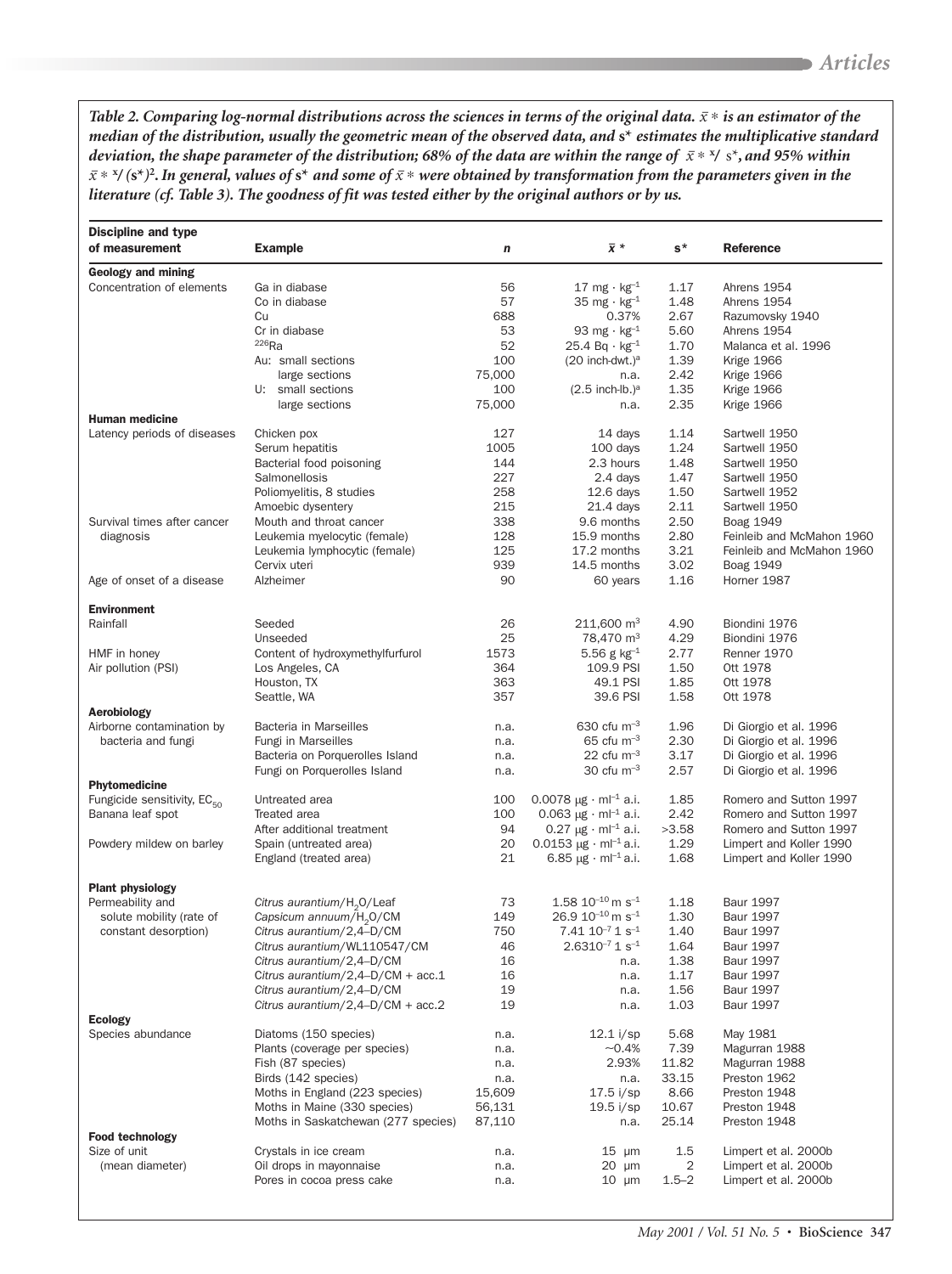| <b>Discipline and type</b><br>of measurement | <b>Example</b>             | n            | $\bar{x}$ *           | $\mathbf{s}^{\star}$ | Reference                  |
|----------------------------------------------|----------------------------|--------------|-----------------------|----------------------|----------------------------|
| <b>Linguistics</b>                           |                            |              |                       |                      |                            |
| Length of spoken words in                    | Different words            | 738          | 5.05 letters          | 1.47                 | 1958<br>Herdan             |
| phone conversation                           | Total occurrence of words  | 76.054       | 3.12 letters          | 1.65                 | Herdan 1958                |
| Length of sentences                          | G. K. Chesterton           | 600          | 23.5 words            | 1.58                 | Williams 1940              |
|                                              | G. B. Shaw                 | 600          | 24.5 words            | 1.95                 | Williams 1940              |
| <b>Social sciences</b>                       |                            |              |                       |                      |                            |
| and economics                                |                            |              |                       |                      |                            |
| Age of marriage                              | Women in Denmark, 1970s    | 30,200       | $(12.4)^a$ 10.7 years | 1.69                 | Preston 1981               |
| Farm size in England                         | 1939                       | n.a.         | 27.2 hectares         | 2.55                 | Allanson 1992              |
| and Wales                                    | 1989                       | n.a.         | 37.7 hectares         | 2.90                 | Allanson 1992              |
| Income                                       | Households of employees in | $1.7x10^{6}$ | sFr. 6,726            | 1.54                 | Statistisches Jahrbuch der |
|                                              | Switzerland, 1990          |              |                       |                      | Schweiz 1997               |

*Notes*: n.a. = not available; PSI = Pollutant Standard Index; acc. = accelerator; i/sp = individuals per species; a.i. = active ingredient; and cfu = colony forming units.

size of which is distributed log-normally (Limpert et al. 2000b).

*Phytomedicine and microbiology***.** Examples from microbiology and phytomedicine include the distribution of sensitivity to fungicides in populations and distribution of population size. Romero and Sutton (1997) analyzed the sensitivity of the banana leaf spot fungus (*Mycosphaerella fijiensis*) to the fungicide propiconazole in samples from untreated and treated areas in Costa Rica. The differences in  $\bar{x}^*$  and s<sup>\*</sup> among the areas can be explained by treatment history. The s\* in untreated areas reflects mostly environmental conditions and stabilizing selection. The increase in s\* after treatment reflects the widened spectrum of sensitivity, which results from the additional selection caused by use of the chemical.

Similar results were obtained for the barley mildew pathogen, *Blumeria* (*Erysiphe*) *graminis* f. sp. *hordei*, and the fungicide triadimenol (Limpert and Koller 1990) where, again, s\* was higher in the treated region. Mildew in Spain, where triadimenol had not been used, represented the original sensitivity. In contrast, in England the pathogen was often treated and was consequently highly resistant, differing by a resistance factor of close to 450 ( $\bar{x}$ <sup>\*</sup> England /  $\bar{x}$ <sup>\*</sup> Spain). To obtain the same control of the resistant population, then, the concentration of the chemical would have to be increased by this factor.

The abundance of bacteria on plants varies among plant species, type of bacteria, and environment and has been found to be log-normally distributed (Hirano et al. 1982, Loper et al. 1984). In the case of bacterial populations on the leaves of corn (*Zea mays*), the median population size  $(\bar{x}^*)$  increased from July and August to October, but the relative variability expressed (s\*) remained nearly constant (Hirano et al. 1982). Interestingly, whereas s\* for the total number of bacteria varied little (from 1.26 to 2.0), that for the subgroup of ice nucleation bacteria varied considerably (from 3.75 to 8.04).

*Plant physiology.* Recently, convincing evidence was presented from plant physiology indicating that the log-normal distribution fits well to permeability and to solute mobility in plant cuticles (Baur 1997). For the number of combinations of species, plant parts, and chemical compounds studied, the median s\* for water permeability of leaves was 1.18. The corresponding s\* of isolated cuticles, 1.30, appears to be considerably higher, presumably because of the preparation of cuticles. Again, s\* was considerably higher for mobility of the herbicides Dichlorophenoxyacetic acid (2,4-D) and WL110547 (1-(3-fluoromethylphenyl)-5-U-14C-phenoxy-1,2,3,4-tetrazole). One explanation for the differences in s\* for water and for the other chemicals may be extrapolated from results from food technology, where, for transport through filters, s\* is smaller for simple (e.g., spherical) particles than for more complex particles such as rods (E. J. Windhab [Eidgenössische Technische Hochschule, Zurich, Switzerland], personal communication, 2000).

Chemicals called accelerators can reduce the variability of mobility. For the combination of *Citrus aurantium* cuticles and 2,4-D, diethyladipate (accelerator 1) caused s\* to fall from 1.38 to 1.17. For the same combination, tributylphosphate (accelerator 2) caused an even greater decrease, from 1.56 to 1.03. Statistical reasoning suggests that these data, with s\* values of 1.17 and 1.03, are normally distributed (Baur 1997). However, because the underlying principles of permeability remain the same, we think these cases represent log-normal distributions. Thus, considering only statistical reasons may lead to misclassification, which may handicap further analysis. One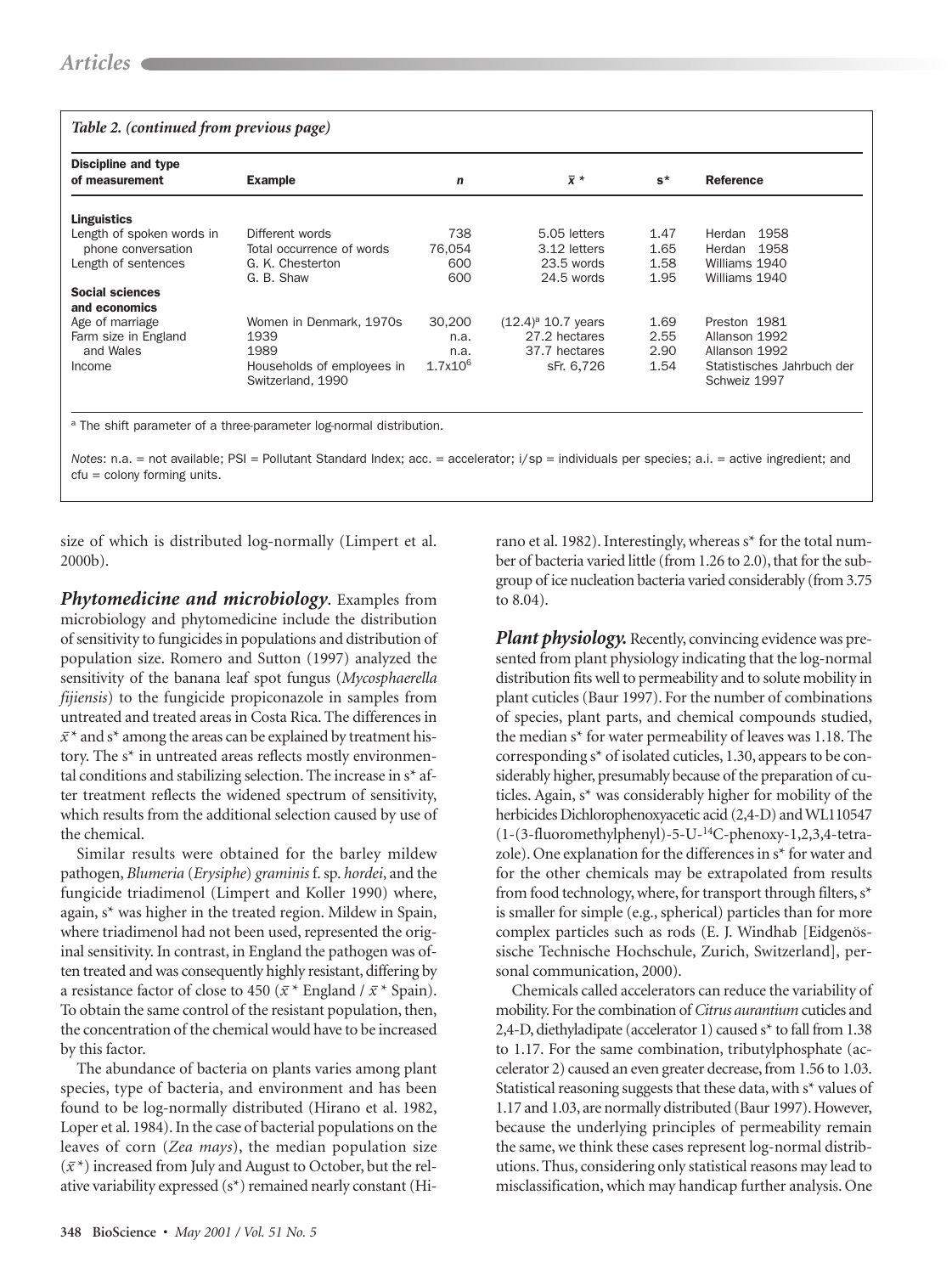|  | Table 3. Established methods for describing log-normal distributions. |  |  |  |  |
|--|-----------------------------------------------------------------------|--|--|--|--|
|--|-----------------------------------------------------------------------|--|--|--|--|

| <b>Characterization</b>                                                                   | <b>Disadvantages</b>                                                                                                                                                                       |
|-------------------------------------------------------------------------------------------|--------------------------------------------------------------------------------------------------------------------------------------------------------------------------------------------|
| <b>Graphical methods</b><br>Density plots, histograms, box plots                          | Spacey, difficult to describe and compare                                                                                                                                                  |
| Indication of parameters<br>Logarithm of X, mean, median,<br>standard deviation, variance | Unclear which base of the logarithm should be.<br>chosen; parameters are not on the scale of the<br>original data and values are difficult to interpret<br>and use for mental calculations |
| Skewness and curtosis of X                                                                | Difficult to estimate and interpret                                                                                                                                                        |

question remains: What are the underlying principles of permeability that cause log-normal variability?

*Ecology.* In the majority of plant and animal communities, the abundance of species follows a (truncated) log-normal distribution (Sugihara 1980, Magurran 1988). Interestingly, the range of s\* for birds, fish, moths, plants, or diatoms was very close to that found within one group or another. Based on the data and conclusions of Preston (1948), we determined the most typical value of  $s^*$  to be 11.6 .<sup>1</sup>

*Food technology.* Various applications of the log-normal distribution are related to the characterization of structures in food technology and food process engineering. Such disperse structures may be the size and frequency of particles, droplets, and bubbles that are generated in dispersing processes, or they may be the pores in filtering membranes. The latter are typically formed by particles that are also lognormally distributed in diameter. Such particles can also be generated in dry or wet milling processes, in which lognormal distribution is a powerful approximation. The examples of ice cream and mayonnaise given in Table 2 also point to the presence of log-normal distributions in everyday life.

**Linguistics.** In linguistics, the number of letters per word and the number of words per sentence fit the log-normal distribution. In English telephone conversations, the variability s\* of the length of all words used—as well as of different words—was similar (Herdan 1958). Likewise, the number of words per sentence varied little between writers (Williams 1940).

*Social sciences and economics.* Examples of lognormal distributions in the social sciences and economics include age of marriage, farm size, and income. The age of first marriage in Western civilization follows a three-parameter log-normal distribution; the third parameter corresponds to age at puberty (Preston 1981). For farm size in England and

Wales, both  $\bar{x}$  \* and s<sup>\*</sup> increased over 50 years, the former by 38.6% (Allanson 1992). For income distributions,  $\bar{x}^*$  and  $s^*$  may facilitate comparisons among societies and generations (Aitchison and Brown 1957, Limpert et al. 2000a).

## *Typical s\* values*

One question arises from the comparison of log-normal distributions across the sciences: To what extent are s\* values typical for a certain attribute? In some cases, values of s\* appear to be fairly restricted, as is the case for

the range of s\* for latent periods of diseases—a fact that Sartwell recognized (1950, 1952, 1966) and Lawrence reemphasized (1988a). Describing patterns of typical skewness at the established log level, Lawrence (1988a, 1988b) can be regarded as the direct predecessor of our comparison of s\* values across the sciences. Aitchison and Brown (1957), using graphical methods such as quantile–quantile plots and Lorenz curves, demonstrated that log-normal distributions describing, for example, national income across countries, or income for groups of occupations within a country, show typical shapes.

A restricted range of variation for a specific research question makes sense. For infectious diseases of humans, for example, the infection processes of the pathogens are similar, as is the genetic variability of the human population. The same appears to hold for survival time after diagnosis of cancer, although the value of  $s^*$  is higher; this can be attributed to the additional variation caused by cancer recognition and treatment. Other examples with typical ranges of s\* come from linguistics. For bacteria on plant surfaces, the range of variation of total bacteria is smaller than that of a group of bacteria, which can be expected because of competition. Thus, the ranges of variation in these cases appear to be typical and meaningful, a fact that might well stimulate future research.

## *Future challenges*

A number of scientific areas—and everyday life—will present opportunities for new comparisons and for more farreaching analyses of s\* values for the applications considered to date. Moreover, our concept can be extended also to descriptions based on sigmoid curves, such as, for example, dose–response relationships.

*Further comparisons of s<sup>\*</sup> values.* Permeability and mobility are important not only for plant physiology (Baur 1997) but also for many other fields such as soil sciences and human medicine, as well as for some industrial processes.With the help of  $\bar{x}^*$  and  $s^*$ , the mobility of different chemicals through a variety of natural membranes could easily be assessed, allowing for comparisons of the membranes with one another as well as with those for filter actions of soils or with technical membranes and filters. Such comparisons will undoubtedly yield valuable insights.

<sup>&</sup>lt;sup>1</sup>Species abundance may be described by a log-normal law (Preston 1948), usually written in the form  $S(R) = S_0 \cdot \exp(-a^2 R^2)$ , where  $S_0$  is the number of species at the mode of the distribution. The shape parameter a amounts to approximately 0.2 for all species, which corresponds to  $s^* = 11.6$ .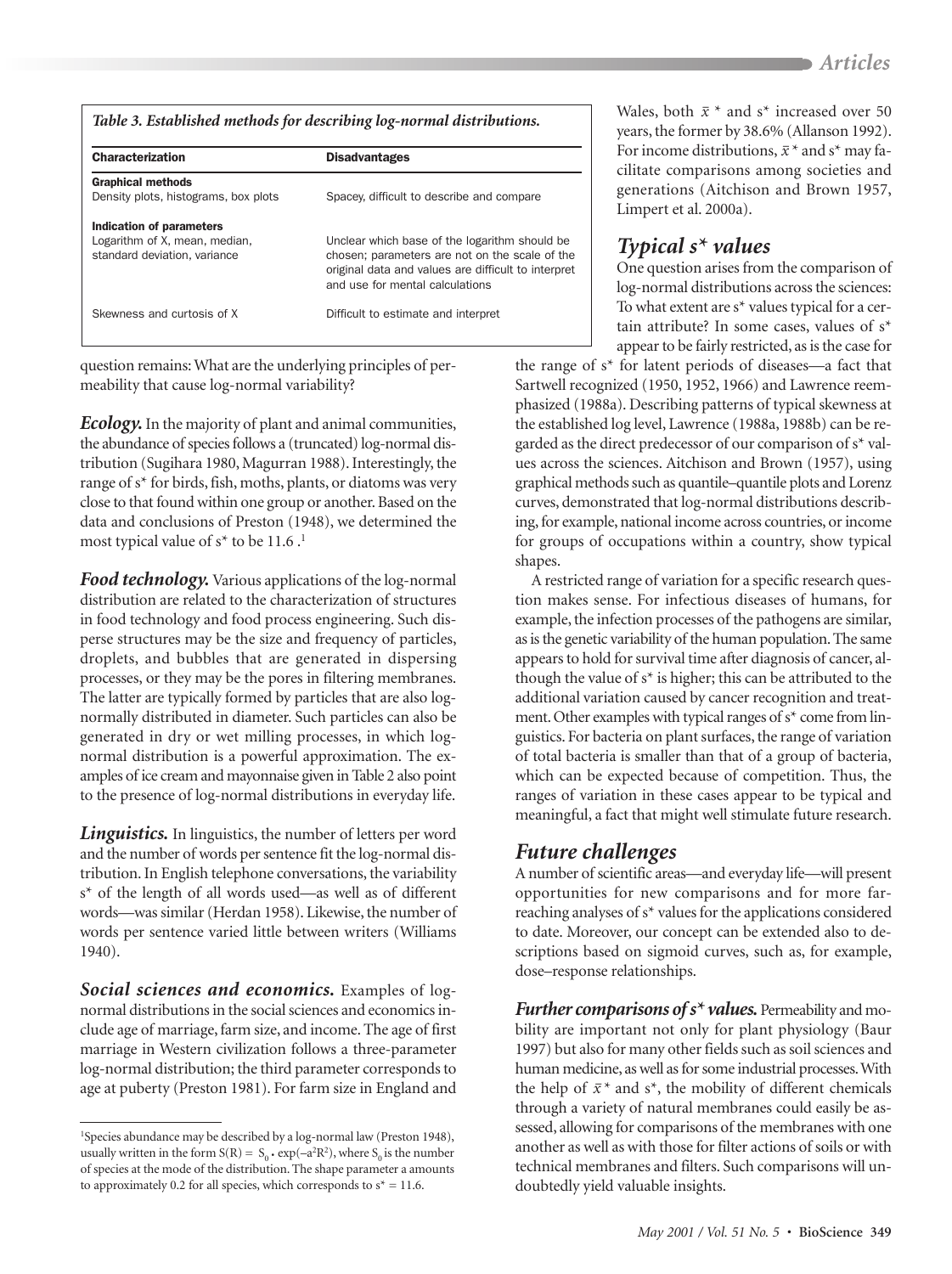*Farther-reaching analyses.*An adequate description of variability is a prerequisite for studying its patterns and estimating variance components. One component that deserves more attention is the variability arising from unknown reasons and chance, commonly called *error variation,* or in this case,  $s_{E}^{*}$ . Such variability can be estimated if other conditions accounting for variability—the environment and genetics, for example—are kept constant. The field of population genetics and fungicide sensitivity, as well as that of permeability and mobility, can demonstrate the benefits of analyses of variance.

An important parameter of population genetics is migration. Migration among regions leads to population mixing, thus widening the spectrum of fungicide sensitivity encountered in any one of the regions mentioned in the discussion of phytomedicine and microbiology. Population mixing among regions will increase s\* but decrease the difference in  $\bar{x}^*$ . Migration of spores appears to be greater, for instance, in regions of Costa Rica than in those of Europe (Limpert et al. 1996, Romero and Sutton 1997, Limpert 1999).

Another important aim of pesticide research is to estimate resistance risk. As a first approximation, resistance risk is assumed to correlate with  $s^*$ . However,  $s^*$  depends on genetic and other causes of variability. Thus, determining its genetic part,  $s^*_{G}$ , is a task worth undertaking, because genetic variation has a major impact on future evolution (Limpert 1999). Several aspects of various branches of science are expected to benefit from improved identification of components of s\*. In the study of plant physiology and permeability noted above (Baur 1997), for example, determining the effects of accelerators and their share of variability would be elucidative.

#### *Sigmoid curves based on log-normal distributions.*

Dose–response relations are essential for understanding the control of pests and pathogens (Horsfall 1956). Equally important are dose–response curves that demonstrate the effects of other chemicals, such as hormones or minerals. Typically, such curves are sigmoid and show the cumulative action of the chemical. If plotted against the logarithm of the chemical dose, the sigmoid is symmetrical and corresponds to the cumulative curve of the log-normal distribution at logarithmic scale (Figure 3b). The steepness of the sigmoid curve is inversely proportional to s\*, and the geometric mean value  $\bar{x}$ <sup>\*</sup> equals the "ED<sub>50</sub>" the chemical dose creating 50% of the maximal effect. Considering the general importance of chemical sensitivity, a wide field of further applications opens up in which progress can be expected and in which researchers may find the proposed -<br>characterization  $\bar{x}$ <sup>\*</sup> <sup>x</sup>/s<sup>\*</sup> advantageous.

## *Normal or log-normal?*

Considering the patterns of normal and log-normal distributions further, as well as the connections and distinctions between them (Tables 1, 3), is useful for describing and explaining phenomena relating to frequency distributions in life. Some important aspects are discussed below.

*The range of log-normal variability.* How far can s\* values extend beyond the range described, from 1.1 to 33? Toward the high end of the scale of possible s\* values, we found one s\* larger than 150 for hail energy of clouds (Federer et al. 1986, calculations by W. A. S). Values below 1.2 may even be common, and therefore of great interest in science. However, such log-normal distributions are difficult to distinguish from normal ones—see Figures 1 and 3—and thus until now have usually been taken to be normal.

Because of the general preference for the normal distribution, we were asked to find examples of data that followed a normal distribution but did not match a log-normal distribution. Interestingly, original measurements did not yield any such examples. As noted earlier, even the classic example of the height of women (Figure 1a; Snedecor and Cochran 1989) fits both distributions equally well. The distribution can be characterized with  $62.54$  inches  $\pm 2.38$  and  $62.48$  inches  $\times$ / 1.039, respectively. The examples that we found of normally—but not log-normally—distributed data consisted of differences, sums, means, or other functions of original measurements. These findings raise questions about the role of symmetry in quantitative variation in nature.

*Why the normal distribution is so popular.* Regardless of statistical considerations, there are a number of reasons why the normal distribution is much better known than the log-normal. A major one appears to be symmetry, one of the basic principles realized in nature as well as in our culture and thinking. Thus, probability distributions based on symmetry may have more inherent appeal than skewed ones. Two other reasons relate to simplicity. First, as Aitchison and Brown (1957, p. 2) stated, "Man has found addition an easier operation than multiplication, and so it is not surprising that an additive law of errors was the first to be formulated." Second, the established, concise description of a normal sample—*¯x* ± s—is handy, well-known, and sufficient to represent the underlying distribution, which made it easier, until now, to handle normal distributions than to work with log-normal distributions. Another reason relates to the history of the distributions: The normal distribution has been known and applied more than twice as long as its log-normal sister distribution. Finally, the very notion of "normal" conjures more positive associations for nonstatisticians than does "lognormal." For all of these reasons, the normal or Gaussian distribution is far more familiar than the log-normal distribution is to most people.

This preference leads to two practical ways to make data look normal even if they are skewed. First, skewed distributions produce large values that may appear to be outliers. It is common practice to reject such observations and conduct the analysis without them, thereby reducing the skewness but introducing bias. Second, skewed data are often grouped together, and their means—which are more normally distributed—are used for further analyses. Of course, following that procedure means that important features of the data may remain undiscovered.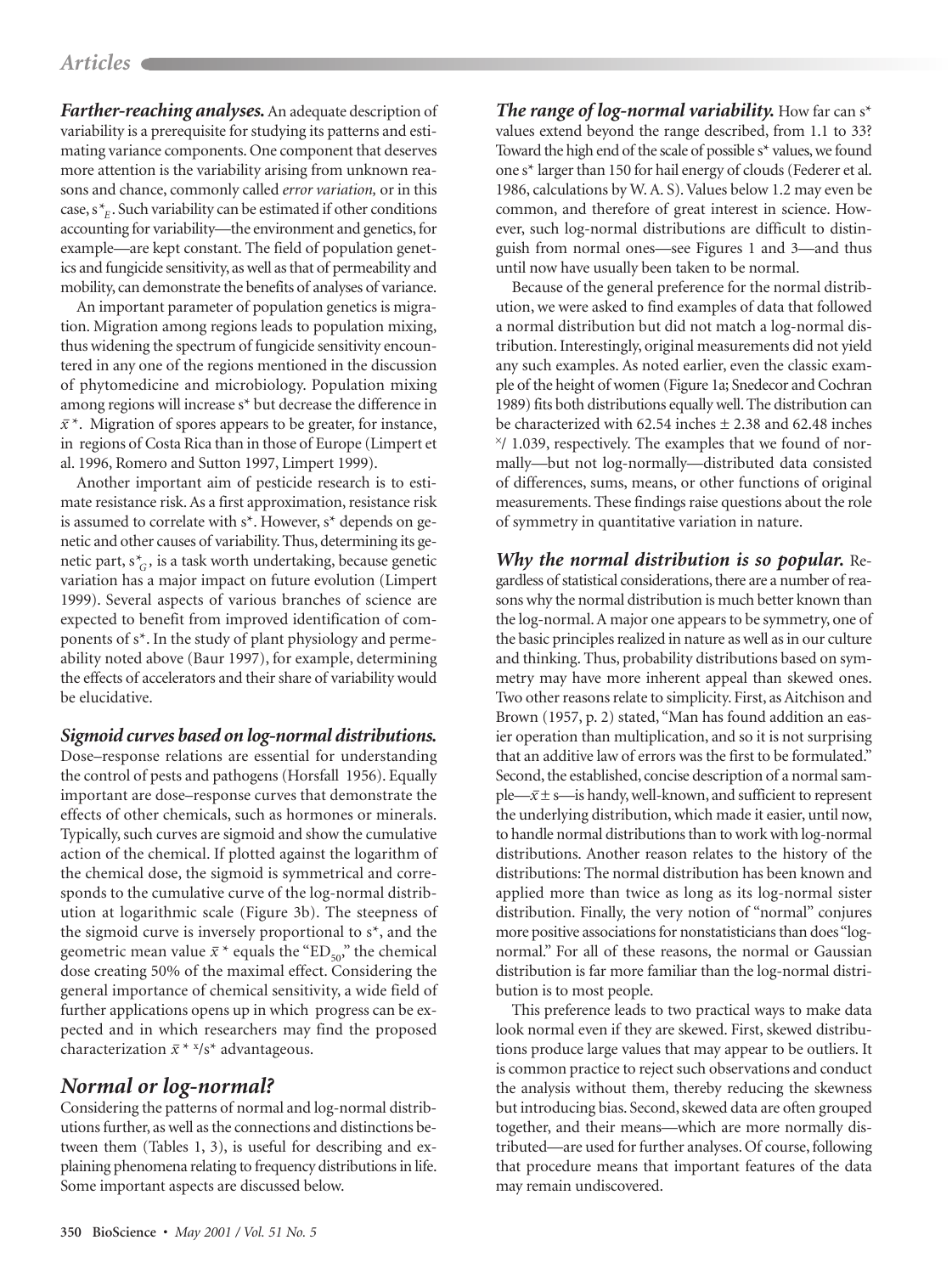#### *Why the log-normal distribution is usually the better model for original data.* As discussed above, the

connection between additive effects and the normal distribution parallels that of multiplicative effects and the log-normal distribution. Kapteyn (1903) noted long ago that if data from one-dimensional measurements in nature fit the normal distribution, two- and three-dimensional results such as surfaces and volumes cannot be symmetric. A number of effects that point to the log-normal distribution as an appropriate model have been described in various papers (e.g., Aitchison and Brown 1957, Koch 1966, 1969, Crow and Shimizu 1988). Interestingly, even in biological systematics, which is the science of classification, the number of, say, species per family was expected to fit log-normality (Koch 1966).

The most basic indicator of the importance of the lognormal distribution may be even more general, however. Clearly, chemistry and physics are fundamental in life, and the prevailing operation in the laws of these disciplines is multiplication. In chemistry, for instance, the velocity of a simple reaction depends on the product of the concentrations of the molecules involved. Equilibrium conditions likewise are governed by factors that act in a multiplicative way. From this, a major contrast becomes obvious: The reasons governing frequency distributions in nature usually favor the log-normal, whereas people are in favor of the normal.

For small coefficients of variation, normal and log-normal distributions both fit well. For these cases, it is natural to choose the distribution found appropriate for related cases exhibiting increased variability, which corresponds to the law governing the reasons of variability. This will most often be the log-normal.

## *Conclusion*

This article shows, in a nutshell, the fundamental role of the log-normal distribution and provides insights for gaining a deeper comprehension of that role. Compared with established methods for describing log-normal distributions (Table 3), the proposed characterization by  $\bar{x}$ <sup>\*</sup> and s<sup>\*</sup> offers several advantages, some of which have been described before (Sartwell 1950, Ahrens 1954, Limpert 1993). Both  $\bar{x}^*$  and  $s^*$  describe the data directly at their original scale, they are easy to calculate and imagine, and they even allow mental calculation and estimation. The proposed characterization does not appear to have any major disadvantage.

On the first page of their book, Aitchison and Brown (1957) stated that, compared with its sister distributions, the normal and the binomial, the log-normal distribution "has remained the Cinderella of distributions, the interest of writers in the learned journals being curiously sporadic and that of the authors of statistical textbooks but faintly aroused."This is indeed true: Despite abundant, increasing evidence that lognormal distributions are widespread in the physical, biological, and social sciences, and in economics, log-normal knowledge has remained dispersed. The question now is this: Can we begin to bring the wealth of knowledge we have on normal and log-normal distributions to the public? We feel that doing so would lead to a general preference for the lognormal, or multiplicative normal, distribution over the Gaussian distribution when describing original data.

## *Acknowledgments*

This work was supported by a grant from the Swiss Federal Institute of Technology (Zurich) and by COST (Coordination of Science and Technology in Europe) at Brussels and Bern. Patrick Flütsch, Swiss Federal Institute of Technology, constructed the physical models. We are grateful to Roy Snaydon, professor emeritus at the University of Reading, United Kingdom, to Rebecca Chasan, and to four anonymous reviewers for valuable comments on the manuscript. We thank Donna Verdier and Herman Marshall for getting the paper into good shape for publication, and E. L. also thanks Gerhard Wenzel, professor of agronomy and plant breeding at Technical University, Munich, for helpful discussions.

Because of his fundamental and comprehensive contribution to the understanding of skewed distributions close to 100 years ago, our paper is dedicated to the Dutch astronomer Jacobus Cornelius Kapteyn (van der Heijden 2000).

# *References cited*

- Ahrens LH. 1954. The log-normal distribution of the elements (A fundamental law of geochemistry and its subsidiary). Geochimica et Cosmochimica Acta 5: 49–73.
- Aitchison J, Brown JAC. 1957. The Log-normal Distribution. Cambridge (UK): Cambridge University Press.
- Allanson P. 1992. Farm size structure in England and Wales, 1939–89. Journal of Agricultural Economics 43: 137–148.
- Baur P. 1997. Log-normal distribution of water permeability and organic solute mobility in plant cuticles. Plant, Cell and Environment 20: 167–177.
- Biondini R. 1976. Cloud motion and rainfall statistics. Journal of Applied Meteorology 15: 205–224.
- Boag JW. 1949. Maximum likelihood estimates of the proportion of patients cured by cancer therapy. Journal of the Royal Statistical Society B, 11: 15–53.
- Crow EL, Shimizu K, eds. 1988. Log-normal Distributions: Theory and Application. New York: Dekker.
- Di Giorgio C, Krempff A, Guiraud H, Binder P, Tiret C, Dumenil G. 1996. Atmospheric pollution by airborne microorganisms in the City of Marseilles. Atmospheric Environment 30: 155–160.
- Factor VM, Laskowska D, Jensen MR, Woitach JT, Popescu NC, Thorgeirsson SS. 2000. Vitamin E reduces chromosomal damage and inhibits hepatic tumor formation in a transgenic mouse model. Proceedings of the National Academy of Sciences 97: 2196–2201.
- Fagerström T, Jagers P, Schuster P, Szathmary E. 1996. Biologists put on mathematical glasses. Science 274: 2039–2041.
- Fechner GT. 1860. Elemente der Psychophysik. Leipzig (Germany): Breitkopf und Härtel.

-. 1897. Kollektivmasslehre. Leipzig (Germany): Engelmann.

- Federer B, et al. 1986. Main results of Grossversuch IV. Journal of Climate and Applied Meteorology 25: 917–957.
- Feinleib M, McMahon B. 1960. Variation in the duration of survival of patients with the chronic leukemias. Blood 15–16: 332–349.
- Gaddum JH. 1945. Log normal distributions. Nature 156: 463, 747.
- Galton F. 1879. The geometric mean, in vital and social statistics. Proceedings of the Royal Society 29: 365–367.
- -. 1889. Natural Inheritance. London: Macmillan.

Groth BHA. 1914. The golden mean in the inheritance of size. Science 39: 581–584.

Gibrat R. 1931. Les Inégalités Economiques. Paris: Recueil Sirey.